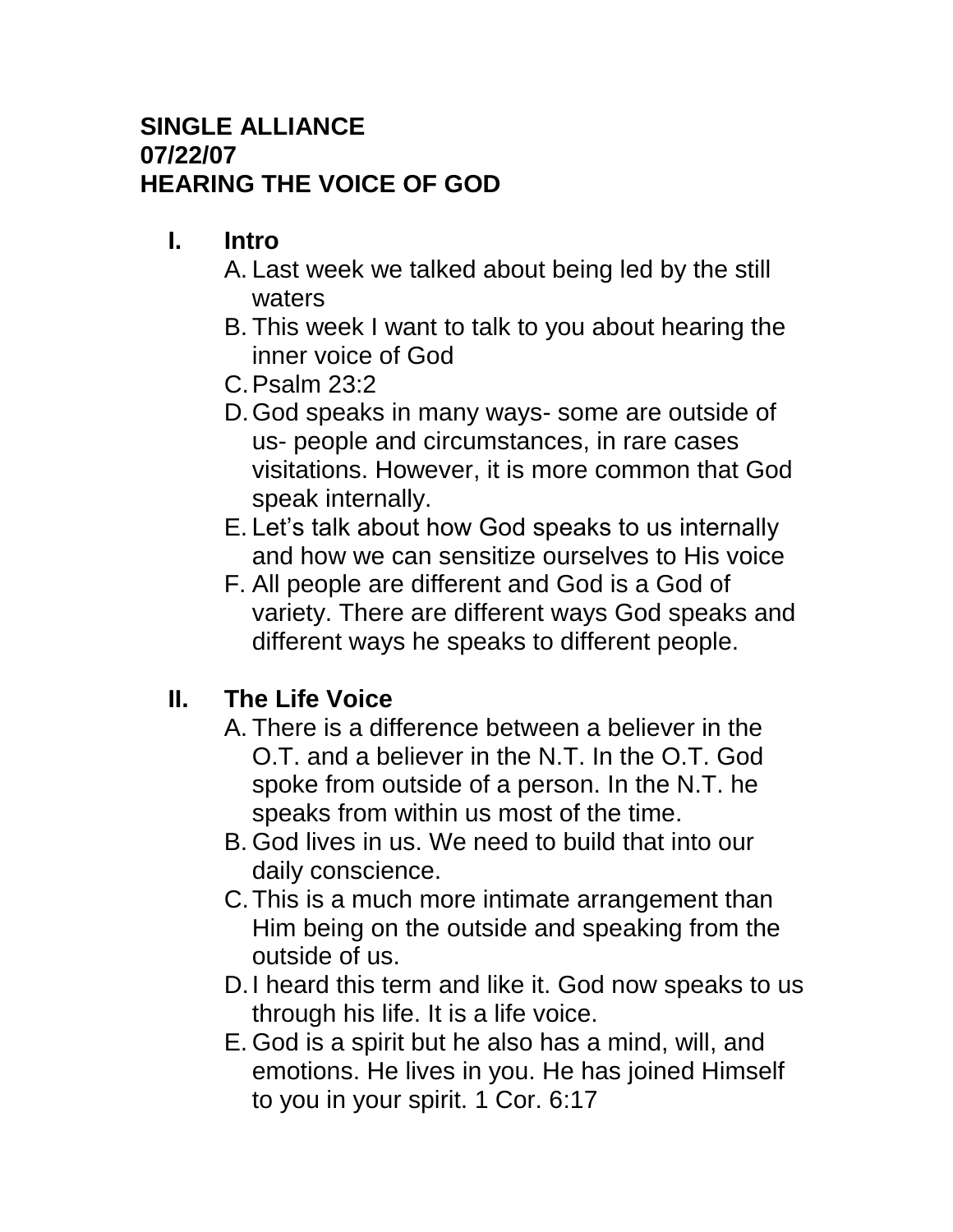- F. God's living in your will register in your life since you are connected to Him.
- G.All of God's communication will originate in your spirit but will be picked up in your soul realm. Your soul has three areas so we will be able to pick up communication from His life within us in these three areas.
- H.God has a mind so therefore His thoughts will be register in your thoughts. They will be spontaneous thoughts. 1 Cor. 2:16
- I. God has emotions so therefore His emotions will register in your emotions. Phil 2:1 There is compassion in Christ and the Spirit
- J. God has a will so therefore His Will will be registered in your will. Phil 2:13

# **III. God's voice to His body**

- A. We all are parts of the body of Christ.
- B. 1 Cor. 12:13-16
- C.Different parts of the body receive information differently. The eye, ear, and hand all receive communication differently.
- D.Now we all over our lifetime will probably hear God in many different ways but there is usually one dominate way God tends to communicate to us.
- E. The eye is visual- There are some that God will show them pictures or images more consistently than any other way
- F. The ear is audio- There are some that God will speak to them. This would include thoughts- you can hear thoughts.
- G.The hand and foot are sensitive to touch or sensation- There are some that God leads be inner promptings, inner peace or lack of peace,